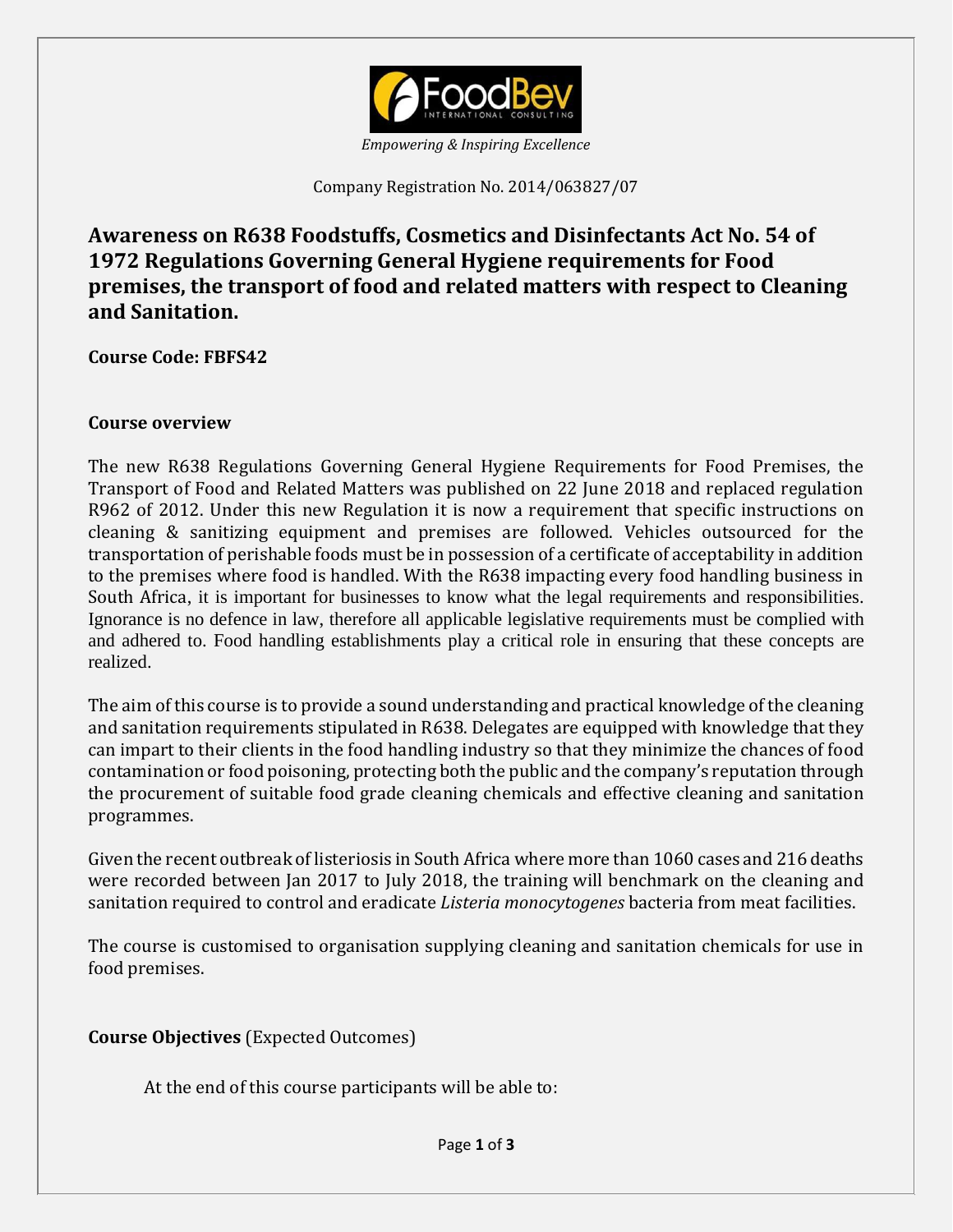- $\triangleright$  Appreciate legal and standard requirements for cleaning, sanitation and disinfection of equipment and premises in line with requirements of R638 Regulations
- $\triangleright$  Explain the reasons and importance of cleaning and sanitation including microbiological testing for monitoring and verification of cleanliness
- $\triangleright$  Explain characteristics of bacteria with respect to cleaning and sanitation and bacteria in biofilm
- Know the cleaning and sanitation requirements for the control of *Listeria monocytogenes* bacteria as a benchmark to control all other food borne bacteria

### **Course Content**

R638 Requirement Related to Cleaning and Sanitation

- $\triangleright$  Certificate of Acceptability
	- o the basic requirements for food handling premises
	- o the basic requirements for the transportation of perishable foods
- $\triangleright$  Standards and requirements for facilities
- $\triangleright$  Standards and requirements for food containers, appliances and equipment
- $\triangleright$  Standards and requirements for the display, storage and temperature of food
- $\triangleright$  Standards and requirements for protective clothing
- $\triangleright$  Duties of person in charge of the food premises
- $\triangleright$  Duties of a food handler
- $\triangleright$  Standards and requirements for the handling and transportation of meat and meat products
- $\triangleright$  Standards and requirements for transportation of food

#### **Who should attend?**

The course is ideally developed for chemical manufacturers that supply food grade cleaning chemicals to the food industry.

#### **Assessment**

- $\triangleright$  Formative assessment through quizzes, workshop discussions and case studies
- $\triangleright$  Examination may be given at the end of the course.
- $\triangleright$  Full attendance of the course is essential for a certificate to be issued

#### **Entry requirements**

- $\triangleright$  A high level of food safety appreciation
- $\triangleright$  Working in food and drink and related industry

#### **Duration of the course:** Approximately 1/2 Day (5-6 hours)

#### **Progression**